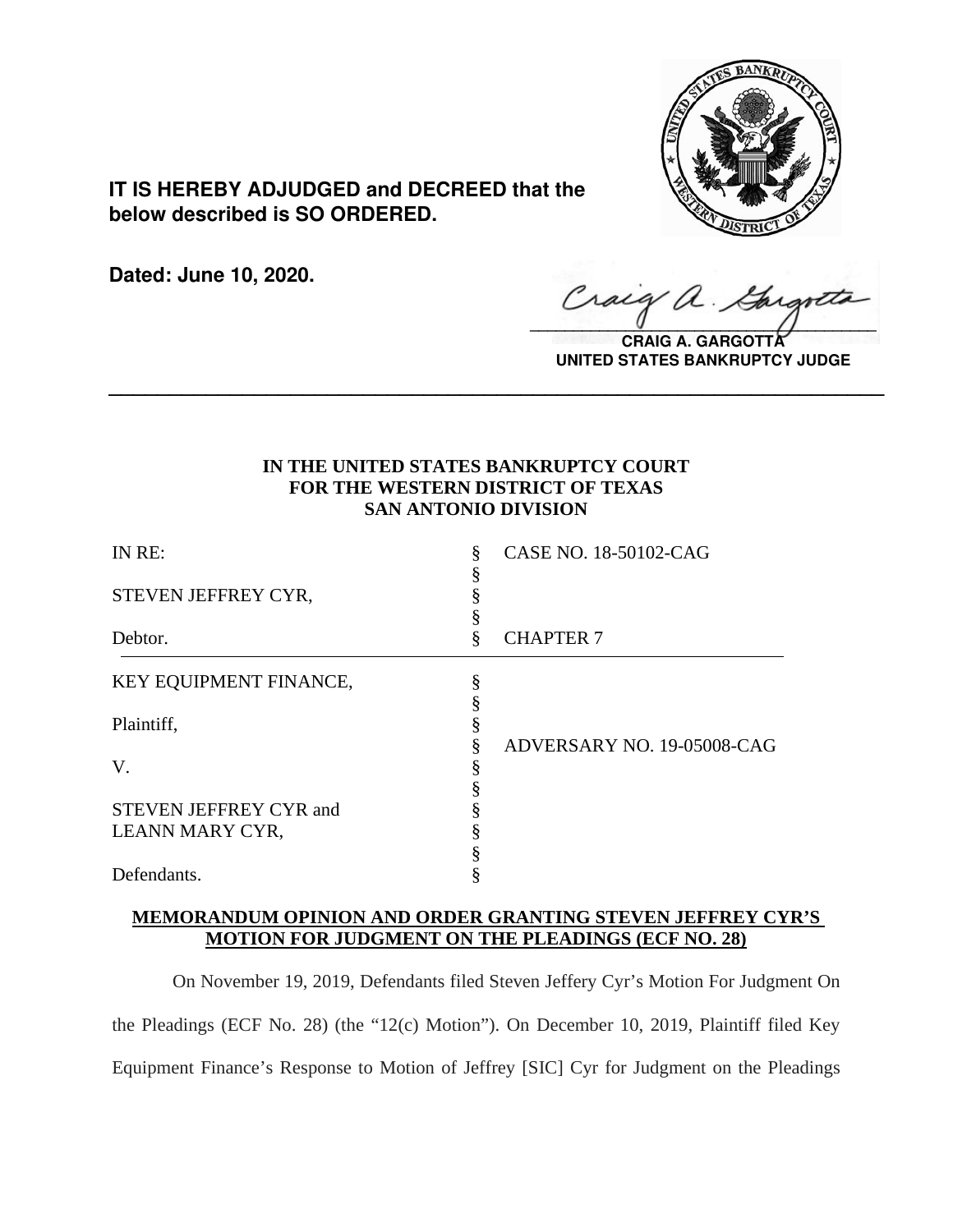(ECF No. 29) (the "Response"). On May 20, 2020, the Court held a hearing on the 12(c) Motion, and took the matter under advisement. After considering the parties' pleadings and arguments presented, the Court finds the 12(c) Motion should be GRANTED.

## **JURISDICTION AND VENUE**

As an initial matter, the Court finds it has jurisdiction over this proceeding pursuant to 28 U.S.C. §§ 157 and 1334. This matter is a core proceeding as defined under 28 U.S.C. § 157(b)(2)(J). Venue is proper under 28 U.S.C. § 1409(a). This matter is referred to the Court pursuant to the District Court's Standing Order of Reference.

#### **BACKGROUND**

On December 22, 2016—prior to the filing of the underlying bankruptcy case—Key Equipment Finance ("Key" or "Plaintiff") obtained summary judgment against Steven Jeffrey Cyr ("Debtor" or "Defendant") and Debtor's wholly owned entity, Orthopedic & Spine Institute, LLC ("OSI"). (ECF No. 35, at ¶ 7).Judgment was entered in Bexar County District Court, 166th Judicial District for the sum of \$361,756.66, plus interest of \$12,409.28 and attorney's fees in the amount of \$35,558.00 (the "Judgment"). (*Id.*) On February 1, 2017, Key abstracted the Judgment under Document No. 20170020137 and recorded at Book 18338, Page 474–75 of the Real Property Records of Bexar County, Texas. (*Id.* at ¶ 8). After the Judgment was abstracted, Key and Debtor entered a Post Judgment Agreement ("PJA") to satisfy the Judgment. (*Id.* at ¶ 9).

On January 20, 2018, Debtor filed for bankruptcy in this Court (the "Main Bankruptcy"). (Case No. 18-50102, ECF No. 1). On February 25, 2019, Key filed its adversary complaint (ECF No. 1) (the "Original Complaint") against Debtor and his wife Leann Mary Cyr ("Ms. Cyr")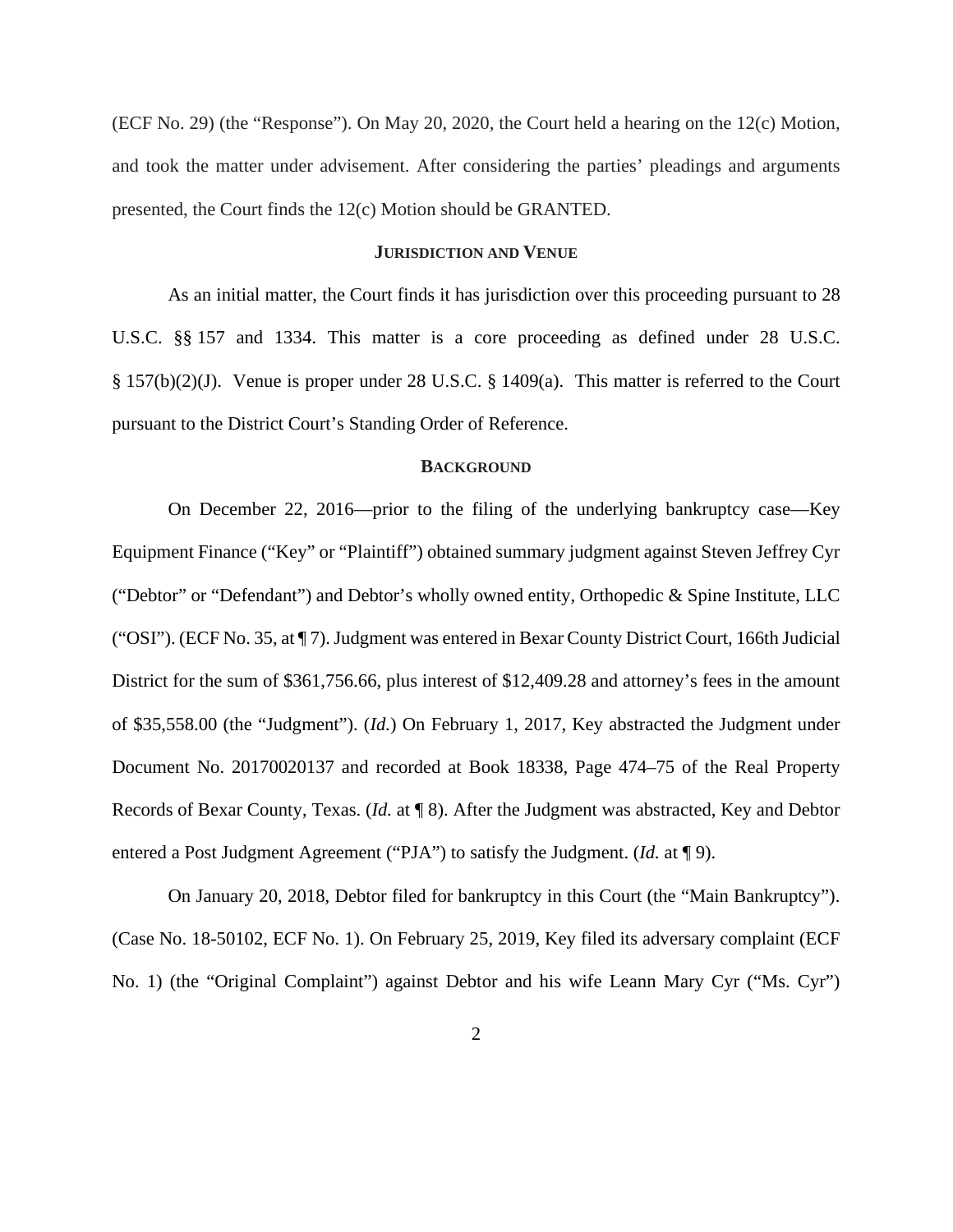(collectively "Defendants"). The Original Complaint contained four causes of action: (1) a claim under the Texas Uniform Fraudulent Transfer Act ("TUFTA Claim"); (2) a claim under 11 U.S.C.  $\S 523(a)(2)(A)^{1}$ ; (3) a claim under § 523(a)(2)(B); and (4) a claim under § 727 ("727 Claim"). On March 14, 2019, Key filed its Amended Complaint (ECF No. 6) (the "Amended Complaint"). On November 5, 2019, Key filed its Second Amended Complaint (ECF No. 25) (the "Second Amended Complaint") which abandoned the TUFTA Claim and the 727 Claim. On November 19, 2019, Debtor filed its 12(c) Motion seeking: (1) dismissal of Key's claim under § 523(a)(2)(A), and (2) dismissal of Key's claims for attorney's fees. (ECF No. 28, at p. 7). On December 10, 2019, Key filed its Response and abandoned its claim under § 523(a)(2)(A). (*See* ECF No. 29, at  $\P$  1.02) ("the claim for relief asserted under § 523(a)(2)(A) is abandoned"). As a result, Key's only remaining claim in this adversary case is under  $\S$  523(a)(2)(B). Accordingly, the only issue left for the Court to decide under the 12(c) Motion is whether to dismiss Key's claims for attorney's fees. (ECF No. 28, at p. 7).

## **PARTIES' CONTENTIONS**

Defendants alleges there is no basis for recovering Plaintiff's attorney's fees incurred during the prosecution of the above-captioned adversary proceeding because Plaintiff has pled no statutory or contractual basis for recovering attorney's fees. (ECF No. 28, ¶ 14). Notably, Defendant does not challenge Plaintiff's attorney's fees arising under the PJA—only Plaintiff's fees incurred while prosecuting this adversary proceeding.

<sup>&</sup>lt;sup>1</sup> All section references hereinafter shall refer to 11 U.S.C. unless stated otherwise.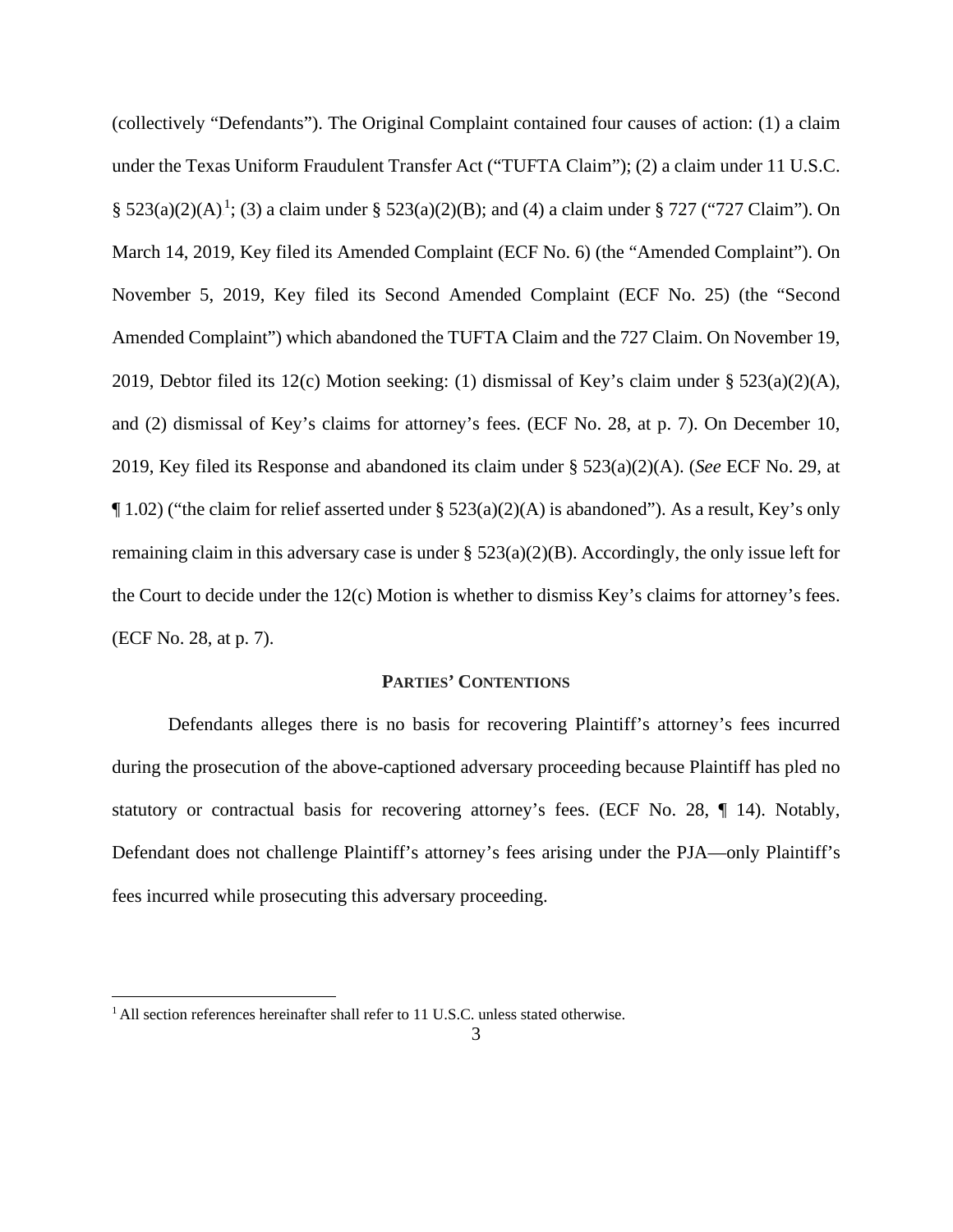In response, Plaintiff argues it is permitted to recover attorney's fees under Tex. Civ. Prac. & Rem. Code § 38.001 because "[t]he breach of the agreement, which would not have existed but for the material misrepresentations and omissions by [Defendant], forms the basis for the contractual collection effort evidenced by the pending dischargeability litigation." (ECF No. 29, 1 2.04).<sup>2</sup> Moreover, because creditor SNH NS MTG Properties 2 Trust has a pending claim under § 727 in Case No. 19-05009-CAG (the "SNH Adversary"), Plaintiff alleges that any determination regarding attorney's fees is premature and should be reserved.<sup>3</sup> (ECF No. 29 at  $\P$  2.05). Plaintiff argues that if Defendant is denied his discharge under the SNH Adversary, any benefits of protections under Title 11 are not available to Defendant and collection of all sums due and payable under applicable state law—including Tex. Civ. Prac. & Rem. Code § 38.001(8)—would be available to Plaintiff and Defendant's other creditors. (ECF. No. 29 at ¶ 2.05).

#### **ANALYSIS**

Allowance of attorney's fees and dischargeability of attorney's fees are different matters. Before determining whether attorney's fees are dischargeable, the Court must first consider whether Plaintiff has a legal basis for recovering its attorney's fees for prosecuting the case. The

<sup>2</sup> Section 38.001(8) states: "A person may recover reasonable attorney's fees from an individual or corporation, in addition to the amount of a valid claim and costs, if the claim is for: . . . (8) an oral or written contract." Tex. Civ. Prac. & Rem. Code § 38.001(8).

<sup>3</sup> Determining the *amount* of allowed and non-dischargeable attorney's fees prior to trial would be premature. Nevertheless, this is not Defendant's request. Rather, Defendant requests the Court determine as a matter of law that Plaintiff cannot recover its attorney's fees because Plaintiff lacks an applicable "fee shifting" provision under contract or statute. Fed. R. Bankr. Proc. 7054 which incorporates Fed. R. Civ. Proc. 54 fixes a time for filing applications for attorney's fees. Fed. R. Civ. P. 54(d)(2)(B)(i). Nothing in Fed. R. Bankr. Proc. 7054, Fed. R. Civ. Proc. 54, or L.R. 7054 prohibit the Court from making the determination at hand. As discussed herein, regardless of Plaintiff's outcome at trial, or the outcome of the SNH Adversary—without a contractual or statutory "fee shifting provision"—Plaintiff cannot recover its attorney's fees for prosecuting this adversary proceeding.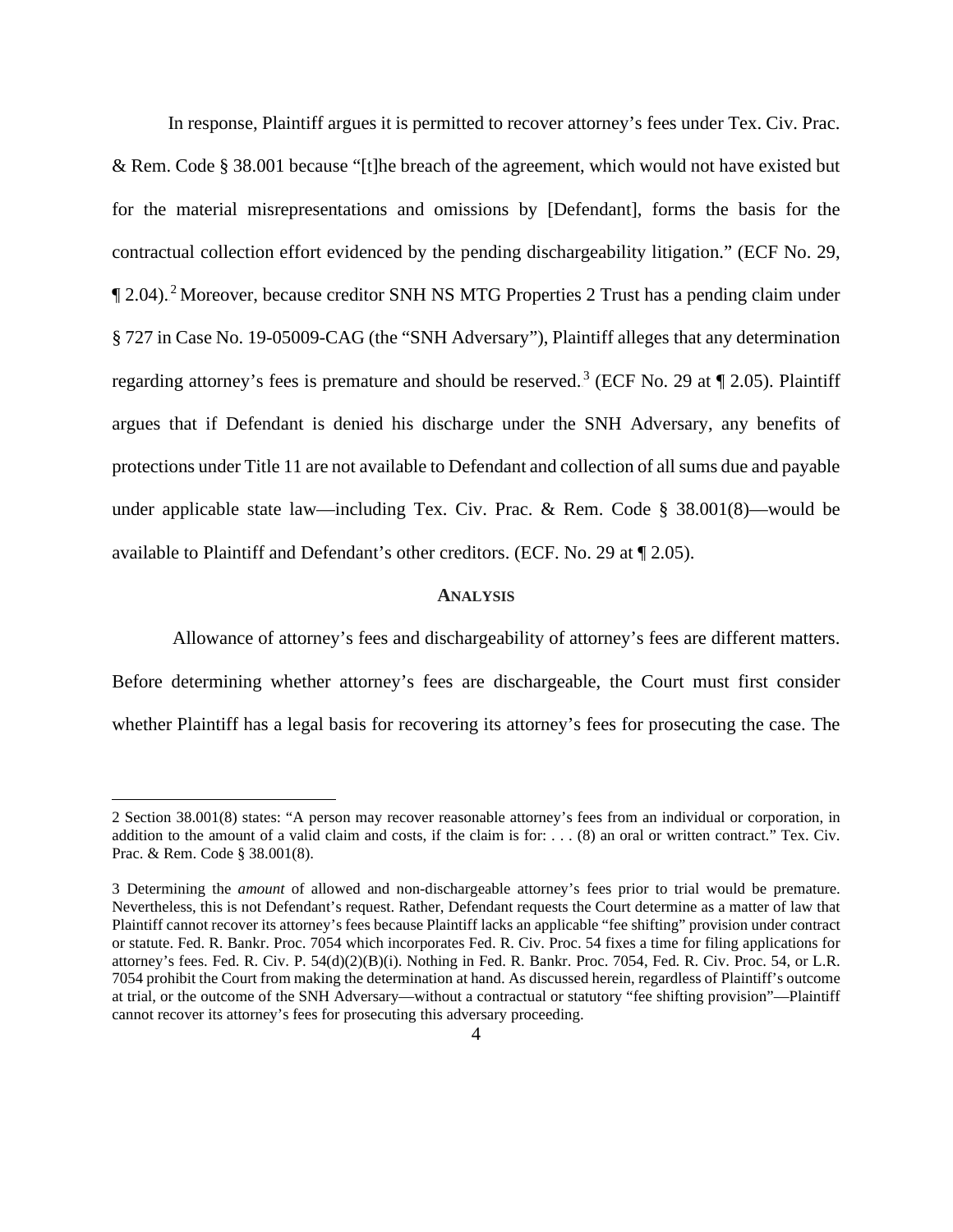generally accepted rule—referred to as the "American Rule"—requires each party pay its own attorney's fees arising out of litigation. *Alyeska Pipeline Serv. Co. v. Wilderness Soc'y*, 421 U.S. 240, 247 (1975). Nevertheless, contractual and statutory "fee shifting" exceptions exist. *Id.* at 263; *Key Tronic Corp. v. United States,* 511 U.S. 809, 819 (1994); *Tony Gullo Motors I, L.P. v. Chapa,* 212 S.W.3d 299, 311 (Tex. 2006). Accordingly, for Plaintiff to recover its attorney's fees accrued in prosecuting this Adversary Proceeding, Plaintiff must have a basis for recovering fees under contract or statute. As set forth below, the Court finds Plaintiff lacks a contractual or statutory basis for recovering attorney's fees. Therefore, the Court finds Defendant's 12(c) Motion should be granted.

## **A. Legal Standards For Attorney's Fees Under § 523(a)(2)(B).**

Generally, each party pays its own attorney's fees arising out of litigation brought under § 523 unless a contractual or statutory "fee shifting" provision states otherwise. *Schwertner Backhoe Serv., Inc. v. Kirk (In re Kirk)*, 525 B.R. 325, 330 (Bankr. W.D. Tex. 2015). If a creditor has statutory or contractual grounds by which it can recover attorney's fees in a nondischargeability case, then such fees are are recoverable and nondischargeable if the fees "arise from" or "are on account of" the conduct resulting in a nondischargeable debt. *Id*. at 330–31 (citing *Cohen v. de la Cruz*, 523 U.S. 213, 223 (1998)). In *Cohen,* the Supreme Court held that nondischargeable "debt" in a proceeding under  $\S$  523(a)(2)(A) encompasses not only the debt created by a misrepresentation, but also punitive damages and an award of attorney's fees. 523 U.S. at 223. Specifically, in *Cohen* the Supreme Court reasoned that the language "[d]ebt for" as written in § 523 includes not only the nondischargeable judgment amount but also the "debt arising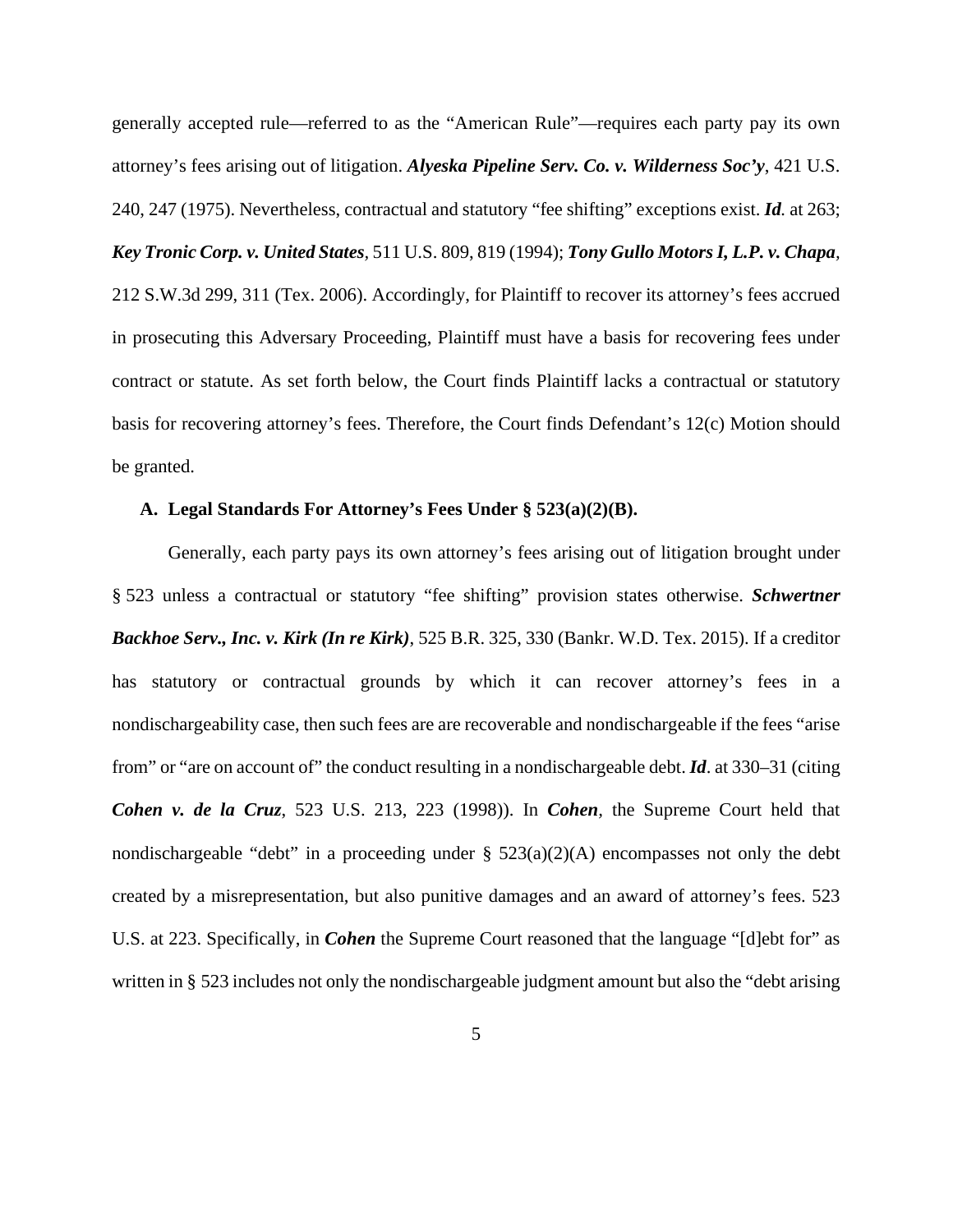from" and "debt on account of . . ." the misconduct giving rise to the judgment. *Id.* at 220. In other words, the word "debt" includes any form of loss or damage that can be causally linked to the conduct that gives rise to the "debt" that is excepted from discharge. *Light v. Whittington (In re Whittington)*, Adv. No. 13-01121, 2014 WL 4163589, at \*14–15 (Bankr. W.D. Tex. Aug. 20, 2014).

Although the Fifth Circuit case law on "fee-shifting" provisions pre-dates *Cohen,* it is entirely consistent. In *Jordan v. Southeast National Bank (In re Jordan)*, the Fifth Circuit held creditors can recover attorney's fees if there is a contractual or statutory right to fees under state law. 927 F.2d 221, 226–27 (5th Cir. 1991) *overruled on other grounds*, *Coston v. Bank of Malvern (In re Coston)*, 991 F.2d 257 (5th Cir. 1993). The court then held that the attorney's fees granted under a loan document were nondischargeable, stating: "[section]  $523(a)(2)(B)$  excepts from discharge the whole of any debt incurred by use of a fraudulent financial statement, and such a debt includes state-approved contractually required attorney's fees." *Id.* at 227. The Fifth Circuit in *Luce v. First Equip. Leasing Corp. (In re Luce)* followed *Jordan* in holding attorney's fees could be awarded in a nondischargeability case if authorized by pre-petition agreement. 960 F.2d 1277, 1285–86 (5th Cir. 1992).

As noted, *Jordan* found fees recoverable by contract nondischargeable where the debt related to the contract was ruled nondischargeable. *Jordan*, 927 F.2d at 227. Similarly, in *Horton v. Robinson (In re Horton)* the Fifth Circuit stated that "[a]ttorneys' fees are non-dischargeable under section 523 when they 'stem from the same basis' as the non-dischargeable debt." No. 95- 10023, 1996 WL 255304, at \*5 (5th Cir. May 3, 1996). In *Horton*, the debt at issue was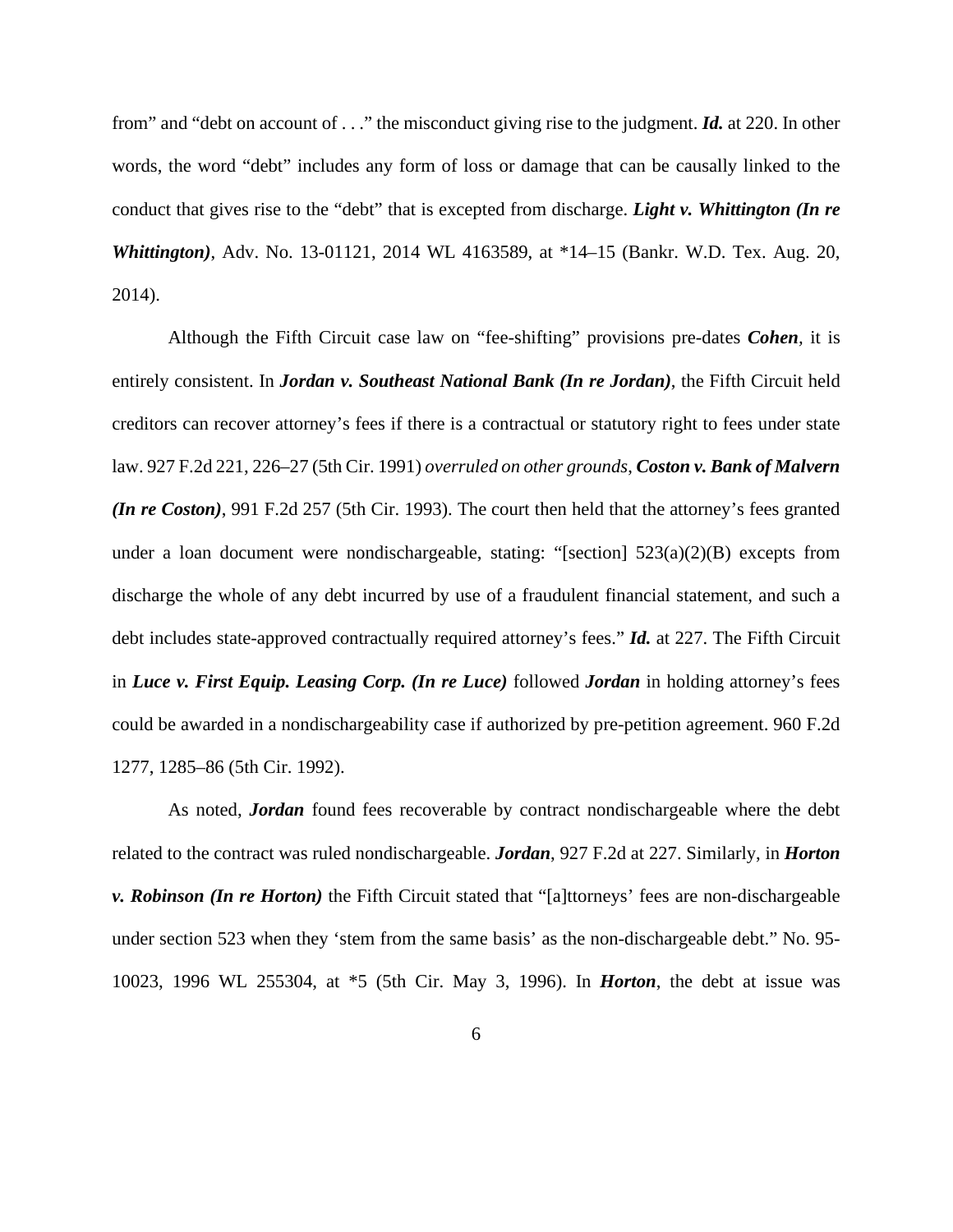nondischargeable as a breach of fiduciary duty, but the attorney's fees at issue were awarded for litigating a breach of contract claim. *Id*. Because the debt and the award of attorney's fees did not "stem from the same basis," the court denied dischargeability of the fees. *Id.* Although worded differently, this matches *Cohen*'s requirement that the attorney's fees must be "aris[e] from" or be "on account of" the conduct resulting in the nondischargeable debt. *Id.*

Here, Plaintiff does not rely on a "fee shifting" provision provided by contract or a pled statute. Neither party disputes that the contract at issue in this case—the PJA—lacks a fee shifting provision. Moreover, the Bankruptcy Code is silent regarding attorney's fees incurred in prosecuting a nondischargability action under  $\S$  523(a)(2)(B). The issue then becomes whether Plaintiff can rely on Tex. Civ. Prac. & Rem. Code § 38.001(8)—a "fee shifting" provision Plaintiff has not pled. (*See* ECF Nos. 1, 6, 25). The answer is no.

In the instant case, Plaintiff argues "Section 38.001 of the Texas Civil Practice and Remedies Code permits the recovery of attorneys' fees in breach of contract actions." (ECF No. 29 at ¶ 2.01). Notably, after its third round of pleadings, Plaintiff has never pled a cause of action for breach of contract. Moreover, Plaintiff's only remaining theory of recovery is under §  $523(a)(2)(B)$ —which does not provide for attorney's fees. (ECF No. 29 at  $\P$  1.02).

Nevertheless, Plaintiff relies on *Kirk* to argue that "where attorney's fees incurred by a creditor in pursuit of a determination of nondischargeabilty of a debt 'arise from' or are incurred 'on account of' the conduct resulting in the nondischargeable debt, then the attorney's fee award is likewise nondischargeable." (ECF No. 29 at ¶ 2.03) (citing 525 B.R. 325 (Bankr. W.D. Tex. 2015)). Plaintiff's understanding of *Kirk* is incorrect.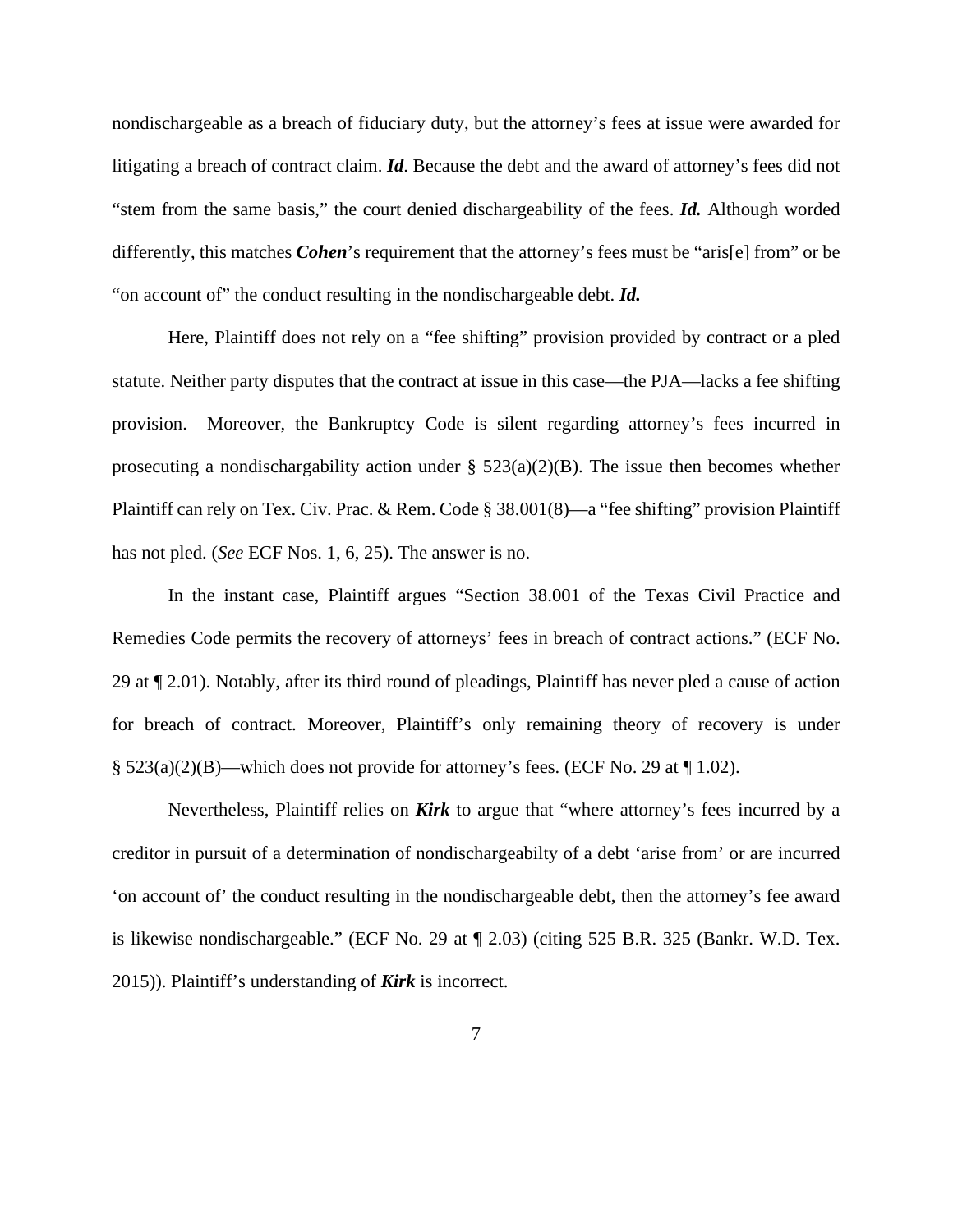In *Kirk*, the court made two essential findings: (1) some of Plaintiff's attorney's fees were allowed because they arose under a Texas Statute with a "fee shifting" provision; and, (2) the allowed attorney's fees were nondischargeable "as they ar[o]se from or are on account of conduct that result[ing] in a nondischargeable debt." 525 B.R. at 327. Moreover, the court carefully noted that "only fees that are allowed . . . can be included within the debt excepted from discharge." *Id.*  at 338. In other words, whether attorney's fees are dischargeable or not is only at issue if the fees are first allowed.

In *Kirk*, the defendants conceded the nondischargeabilty of the underlying debt under § 523(a)(4). *Id*. at 329. "As a result, the sole issue at trial was the amount and nondischargeability of the attorney's fees . . . ." *Id*. at 329–30. In deciding, the court only reached the issue of dischargability of attorney's fees after determining: (1) Tex. Civ. Prac. & Rem. Cod § 38.001(2) provides a "fee shifting" provision under which attorney's fees and costs are recoverable for labor performed; and, (2) which requested fees were allowed and disallowed. As mentioned, the defendant also sought but was denied fees under Section 38.001(2) for violations of the Texas Construction Trust Fund Act. *Id.* at 336. The court reasoned that the "Texas Construction Trust Fund Act itself contains no fee-shifting provision" and therefore fees incurred prosecuting claims under the Act were not allowed. *Id.* at 335. Ultimately, the court disallowed all fees sought under the Texas Construction Trust Fund Act, and allowed all but \$675 of the requested attorney's fees under Tex. Civ. Prac. & Rem. Code § 38.001(2) for time entries without sufficient explanations. Id. at 338. The court then determined that all allowed attorney's fees were also nondischargeable. *Id.*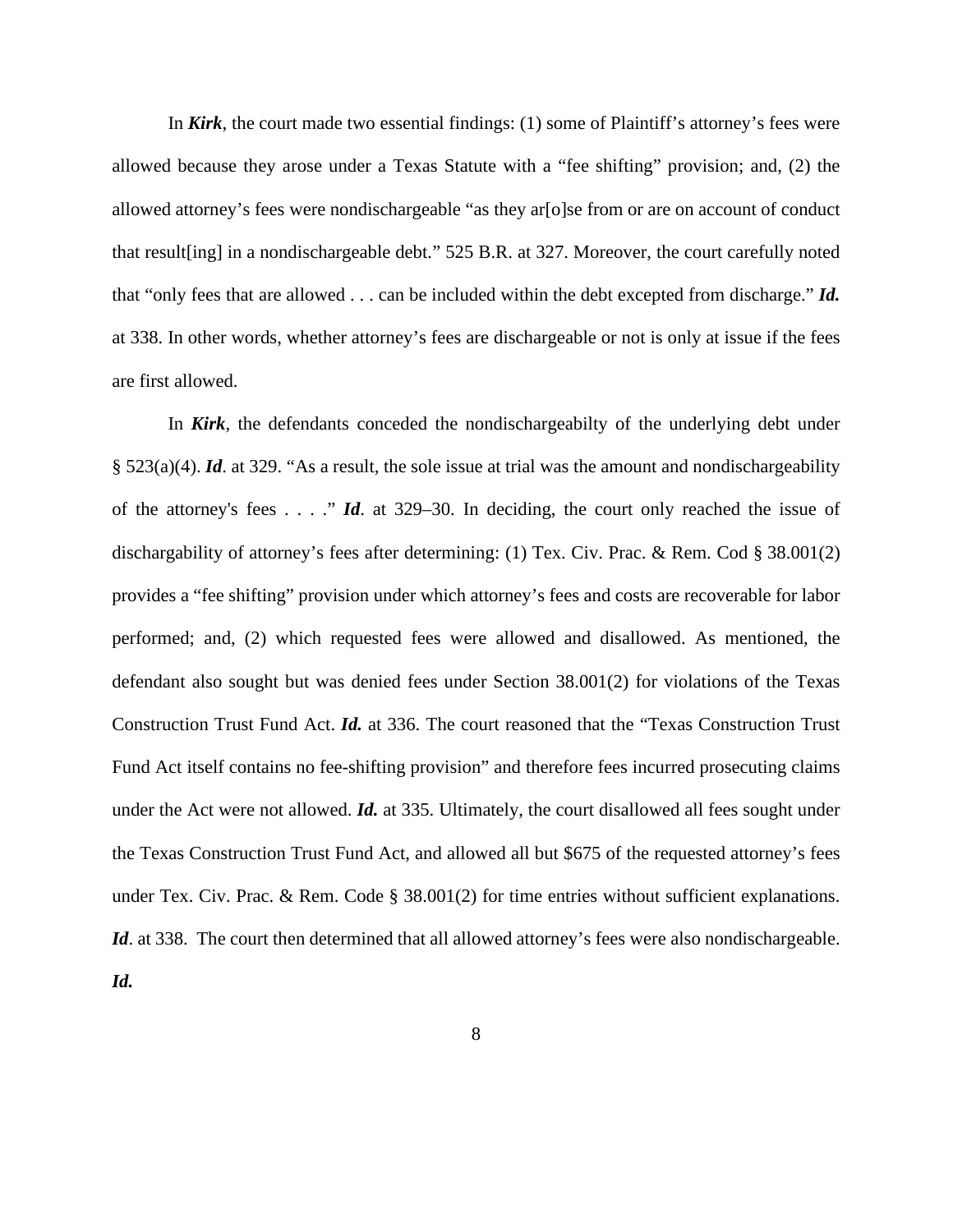Nevertheless, *Kirk* also addressed the hypothetical outcome if plaintiff had sought fees for prosecuting the nondischargeabilty action for defalcation under § 523(a)(4). *Id.* at 336. In doing so, *Kirk* specifically foreclosed the exact argument Defendant now makes under *Cohen*. Notably, *Kirk* stated: "*Cohen* renders properly awarded fees nondischargeable; it does not provide an independent basis for awarding fees." *Kirk*, at 336. In other words, under § 523(a)(4) plaintiff in *Kirk* sought nondischargeability for defalcation—a cause of action with similar elements as a claim under the Texas Construction Trust Fund Act—a cause of action that lacks a "fee shifting" provision in Texas. *Id.* Accordingly, *Kirk* acknowledged that litigants cannot recover fees incurred while prosecuting a § 523 claim with similar elements to a Texas cause of action without a "fee shifting" provision.

The Court does not interpret *Cohen* to allow litigants to bootstrap "fee shifting" provisions in unpled statutes to § 523 claims with different elements.<sup>4</sup> Claims under § 523(a)(2)(B) do not sound in contract but fraud. Proving a claim under  $\S$  523(a)(2)(B) requires proving elements similar to common law fraud in Texas—a cause of action that does not allow for the recovery of

<sup>4</sup> At oral argument, Defendant relied on two cases from the United States Bankruptcy Court for the Southern District of Texas not previously cited in any of Defendant's pleadings: (1) *In re Hanna*, 603 B.R. 571 (Bankr. S.D. Tex. 2019); and, (2) *In re Rifai*, 604 B.R. 277 (Bankr. S.D. Tex. 2019) (the "Southern District Opinions"). *Hanna* and *Rifai* are distinguishable from the case at hand. Both cases found attorney's fees arising from the prosecution of claims under § 523 were nondischargeable because they arose out of the conduct at issue. *Hanna*, 603 B.R. at 598; *Rifai*, 604 B.R. at 336. Nevertheless, under both cases the plaintiffs were entitled to recover attorney's fees under an express contractual provision—no such provision exists here. *Hanna*, 603 B.R. at 598; *Rifai*, 604 B.R. at 334. Moreover, the Court disagrees with *Hanna* and *Rifai*'s understanding of the Supreme Court's holding in *Cohen*. *Cohen* addressed the dischargeability of treble damages under §  $523(a)(2)(A)$ , concluding that §  $523(a)(2)(A)$  "bars the discharge of all liability arising from fraud." *Cohen*, 523 U.S. at 222. Notably, in *Cohen***,** the plaintiffs sought treble damages and attorney's fees under a New Jersey Consumer Fraud Act which expressly allowed for the recovery of treble damages and attorney's fees. *Cohen*, 523 U.S. at 215 (citing N.J. Stat. Ann. §§ 56:8–2, 56:8–19 (West 1989)). In other words, *Cohen* allowed for fees in prosecuting the § 523 claim because those same fees were available under the New Jersey Consumer Fraud Act. *Id.* That case is distinguishable.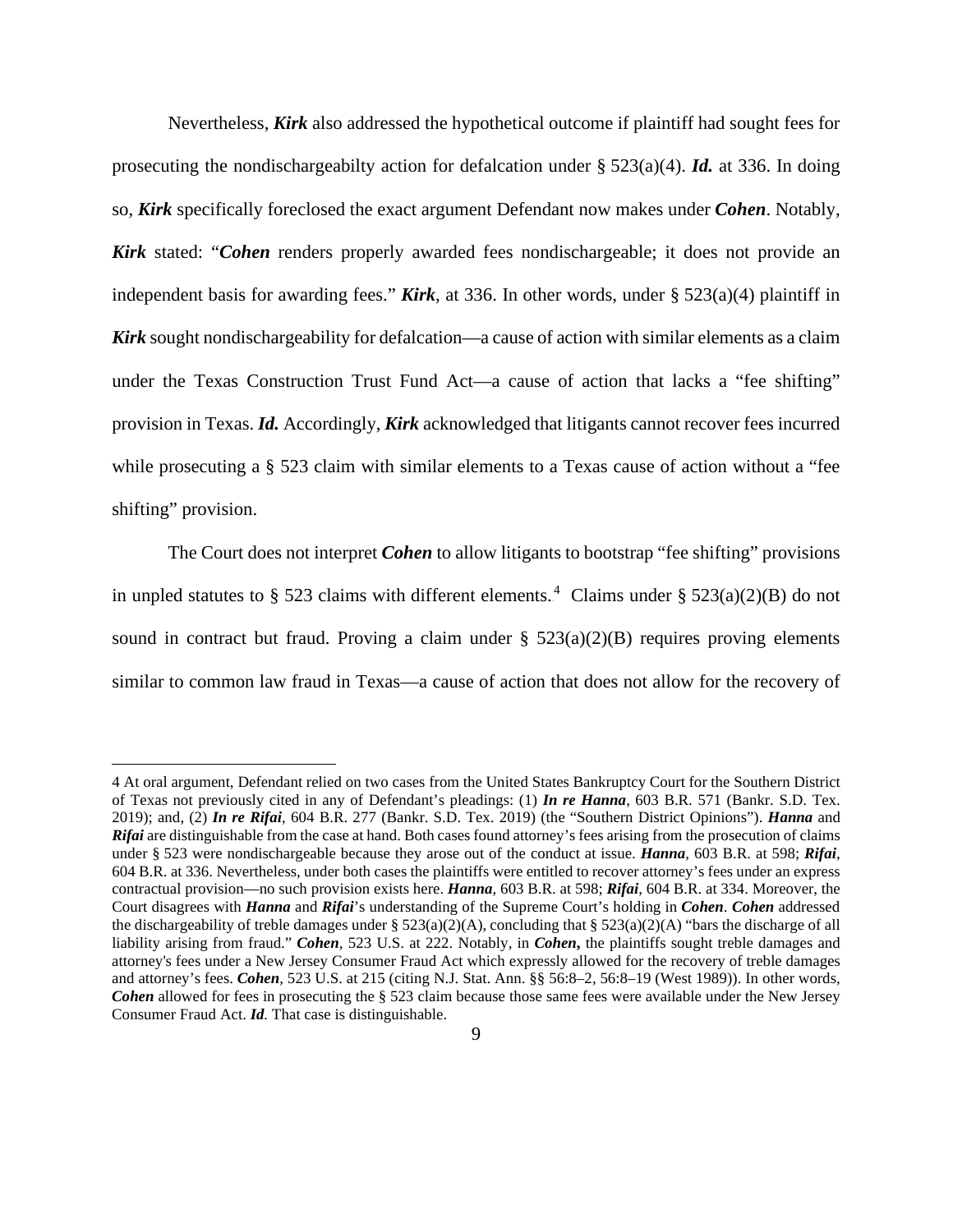attorney's fees. Here—unlike in *Cohen, Hanna,* and *Rifai*—Plaintiff lacks a contractual or statutory basis for recovering its attorney's fees.

As mentioned, the conduct for which Plaintiff complains sounds in fraud, not breach of contract. A claim under  $\S 523(a)(2)(B)$  is not dissimilar from a cause of action for common law fraud or fraudulent inducement under Texas law.<sup>5</sup> Under §  $523(a)(2)(B)$  the Bankruptcy Code specifies the method and subject matter of the misrepresentation.<sup>6</sup>

Specifically, Plaintiff alleges:

CYR and his wholly owned enterprise OSI *induced* KEY to enter into a Post Judgment Agreement . . . .

The breach of the agreement, which would not have existed but for the *material misrepresentations* and omissions by CYR . . . .

(ECF No. 29 at ¶ 2.04) (emphasis added).

Yet, Plaintiff also argues:

In other words, the request for attorneys' fees *stem from the same basis as the claim*—a breach of contract claim. While the cause of action may be mixed, the claim asserted by KEY against CYR stems from the breach of the contract

<sup>5</sup> In Texas, a common-law fraud claim requires: "a material misrepresentation, which was false, and which was either known to be false when made or was asserted without knowledge of its truth, which was intended to be acted upon, which was relied upon, and which caused injury." *Zorrilla v. Aypco Constr. II, LLC*, 469 S.W.3d 143, 153 (Tex. 2015). Alternatively, "fraudulent inducement is a distinct category of common-law fraud that shares the same elements but involves a promise of future performance made with no intention of performing at the time it was made." *Id.* Regarding fraudulent inducement, the Fifth Circuit has stated:

<sup>[</sup>F]raudulent inducement claims require plaintiff to prove a misrepresentation; that defendant knew the representation was false and intended to induce plaintiff to enter into the contract through that misrepresentation; that plaintiff actually relied on the misrepresentation in entering into the contract; and that plaintiff's reliance led to plaintiff to suffer an injury through entering into the contract.

*Bohnsack v. Varco, L.P.*, 668 F.3d 262, 277 (5th Cir. 2012) (citing *Williams v. Dardenne*, 345 S.W.3d 118, 126 (Tex. App.—Houston [1st Dist.] 2011, *pet. denied*)).

<sup>&</sup>lt;sup>6</sup> Under §  $523(a)(2)(B)$  the "method" of committing the material misrepresentation is through a written statement, and the "subject matter" of the misrepresentation must be the Debtor's financial condition.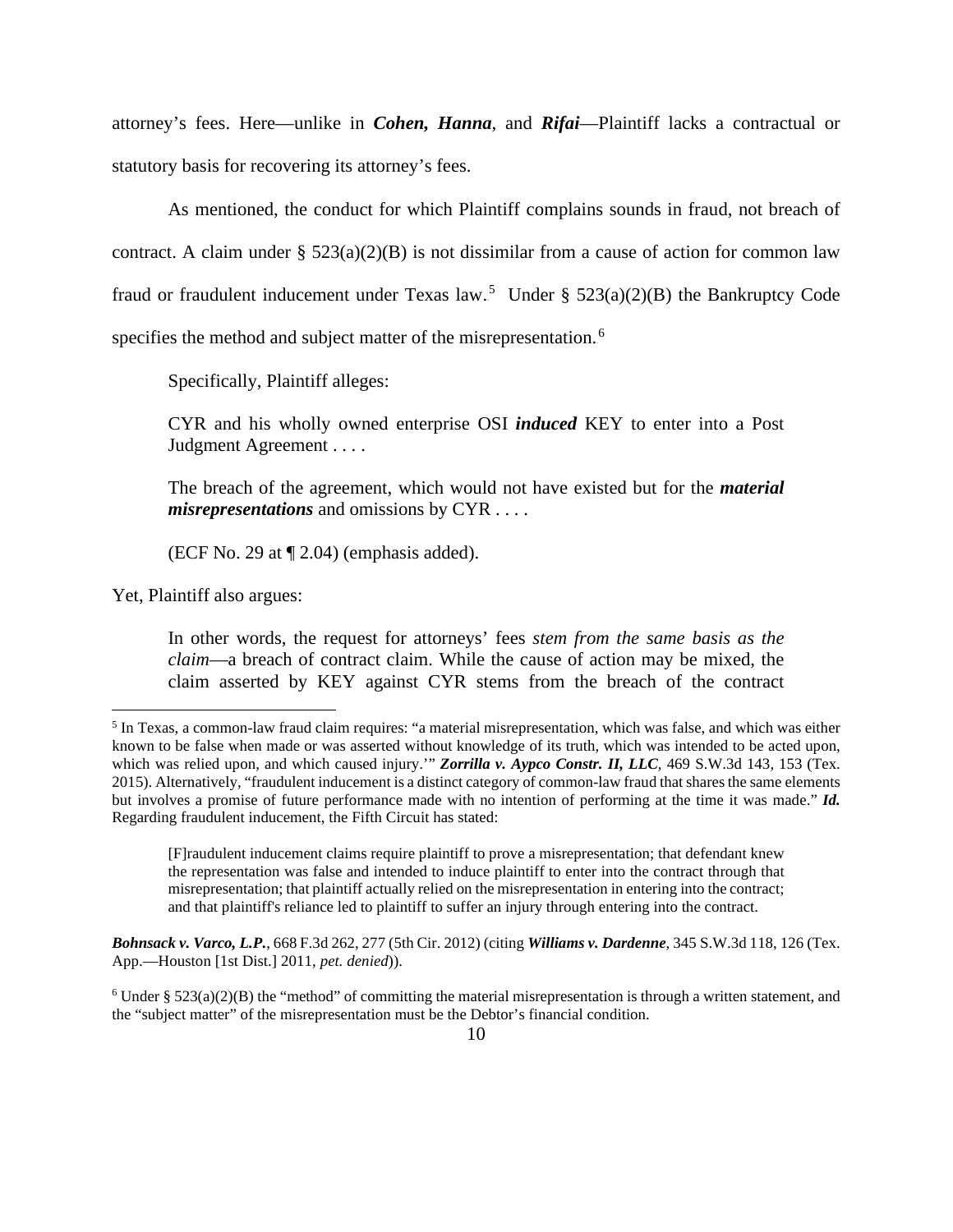evidenced by the PJA and collection efforts for the breach in a non-bankruptcy context would entitle KEY to recovery of its attorneys' fees.

### (ECF No. 29 at ¶ 2.04) (emphasis in original).

Plaintiff's argument contains two fundamental flaws: (1) the purported "basis" of Plaintiff's claims and sole means of recovering attorney's fees sound in breach of contract—a theory of liability Plaintiff fails to plead; and, (2) Plaintiff's hypothetical "non-bankruptcy context" does not exist, and even if it did, runs afoul of Texas law.

There is no question Plaintiff has not pled a claim for breach of contract and therefore cannot take advantage of the fee shifting provision under Tex. Civ. Prac. & Rem. Code § 38.001(8). Moreover, Plaintiff lacks incentive to bring a breach of contract claim for two reasons. First, a mere breach of contract is not a basis for denying dischargeability under § 523. Second, any judgment rendered by the Court would become subject to discharge as a general unsecured claim. Accordingly, even assuming Plaintiff: (1) pursued a claim in a Texas State Court in a "nonbankruptcy context" for breach of the PJA, (2) prevailed, and (3) was awarded attorney's fees under Tex. Civ. Prac. & Rem. Code § 38.001(8), nothing could stop Defendant from discharging Plaintiff's hypothetical judgment and attorney's fees in bankruptcy. Nevertheless, if Plaintiff were to pursue a common law fraudulent inducement claim or common law fraud claim in a hypothetical "non-bankruptcy context"—claims that are arguably not dischargeable before this Court under other subsections of § 523—Plaintiff would have no right to recover its attorney's fees in prosecuting those fraud-based claims. *See Tony Gullo Motors I, L.P.* 212 S.W.3d at 310 (acknowledging that attorney's fees are not recoverable for common law fraud claims); *see also In re Kirk*, 525 B.R. at 334 ("[S]ection 38.001 does not provide for attorney's fees in actions based